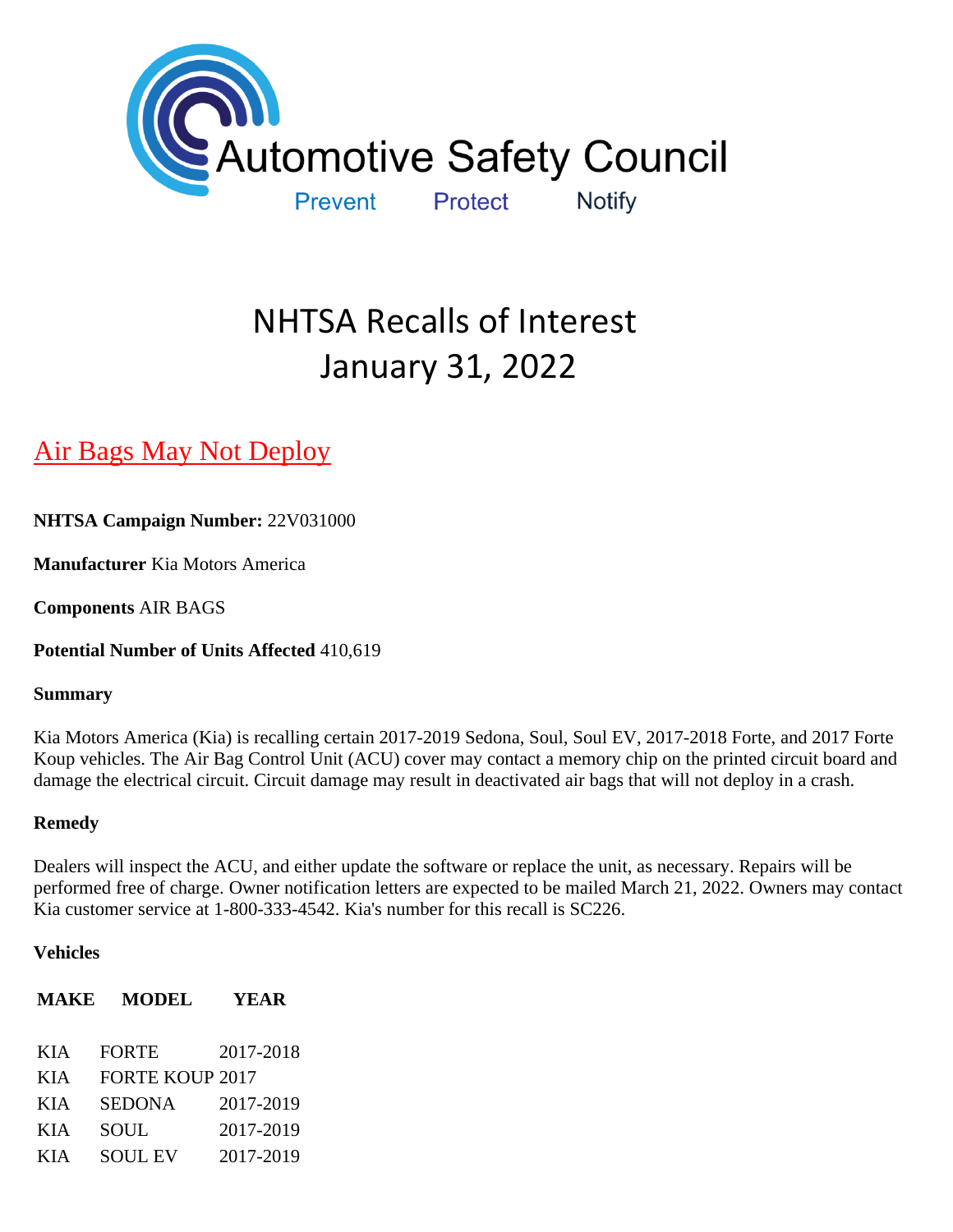# [Fuel Pump May Fail](https://www.nhtsa.gov/recalls?nhtsaId=22V027#recalls530)

#### **NHTSA Campaign Number:** 22V027000

**Manufacturer** Mitsubishi Motors North America, Inc.

**Components** FUEL SYSTEM, GASOLINE

#### **Potential Number of Units Affected** 16,616

#### **Summary**

Mitsubishi Motors North America, Inc. (MMNA) is recalling certain 2022 Outlander vehicles. The commutator and wires inside the fuel pump may be fused incorrectly, potentially causing the fuel pump to fail.

#### **Remedy**

Dealers will replace the fuel pump, free of charge. Owner notification letters are expected to be mailed March 18, 2022. Owners may contact MMNA customer service at 1-888-648-7820. MMNA's number for this recall is SR-22- 001.

#### **Vehicle**

**MAKE MODEL YEAR**

MITSUBISHI OUTLANDER 2022

## [Electrical Connector Under Dash May Corrode](https://www.nhtsa.gov/recalls?nhtsaId=22V024#recalls530)

#### **NHTSA Campaign Number:** 22V024000

**Manufacturer** Nissan North America, Inc.

**Components** ELECTRICAL SYSTEM

**Potential Number of Units Affected** 688,946

#### **Summary**

Nissan North America, Inc. (Nissan) is recalling certain 2014-2016 Rogue vehicles. The electrical connector for the under dash harness may corrode due to water and salt intrusion from the driver's side foot well.

#### **Remedy**

The remedy is currently under development. Interim owner notification letters informing owners of the safety risk are expected to be mailed March 2, 2022. A second notice will be mailed once the remedy becomes available. Owners may contact Nissan customer service at 1-800-867-7669. Nissan's number for this recall is R21B9.

#### **Vehicle**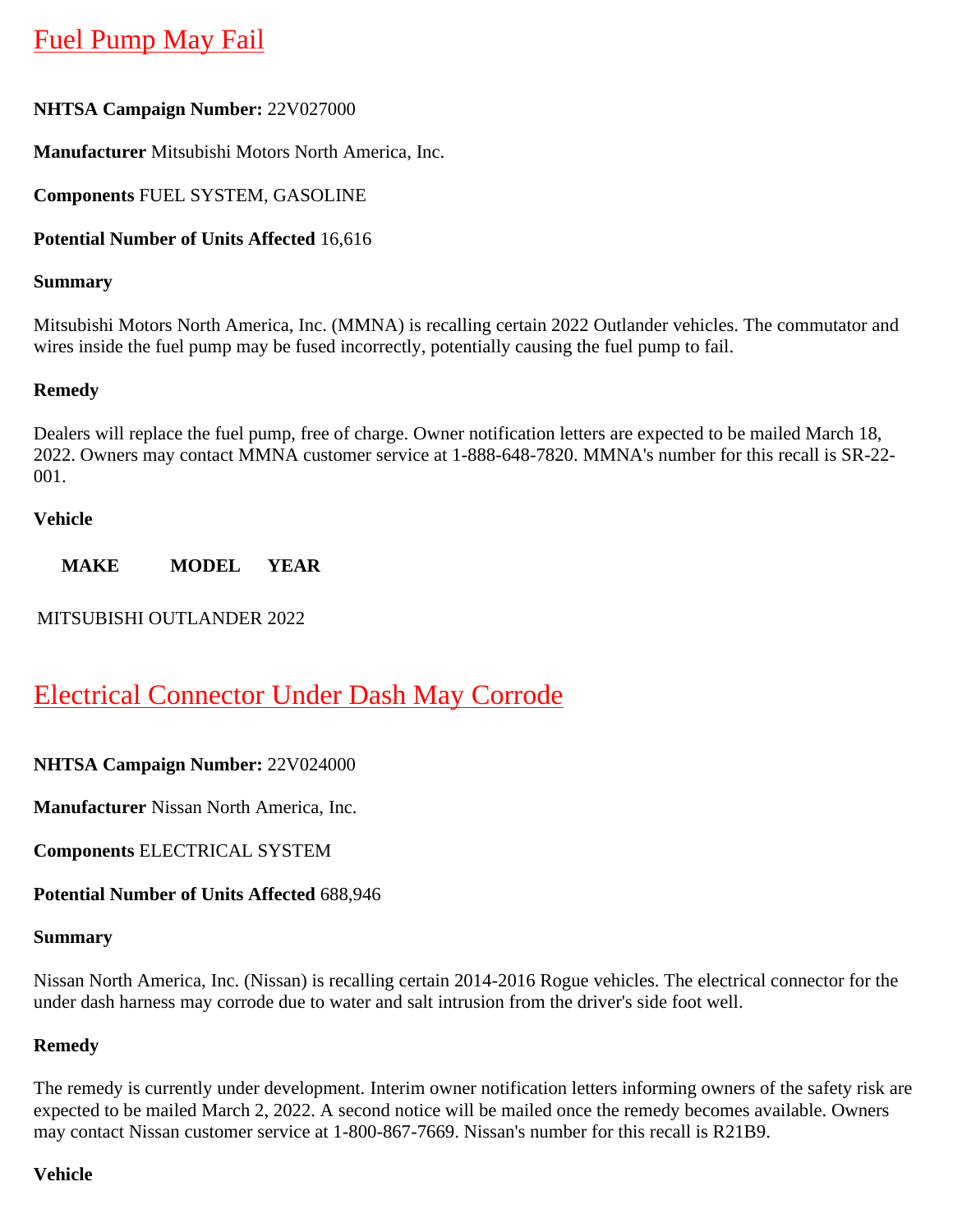#### **MAKE MODEL YEAR**

NISSAN ROGUE 2014-2016

### [Damaged Link Strut May Affect Riding Stability](https://www.nhtsa.gov/recalls?nhtsaId=22V023#recalls530)

**NHTSA Campaign Number:** 22V023000

**Manufacturer** BMW of North America, LLC

**Components** SUSPENSION

**Potential Number of Units Affected** 1,625

#### **Summary**

BMW of North America, LLC (BMW) is recalling certain 2019-2020 K1600 GT, K1600 GTL, and K1600 B motorcycles. The link strut connecting the rear suspension to the frame may have insufficient strength, which can cause the link strut to become damaged.

#### **Remedy**

Dealers will replace the rear link strut, free of charge. Owner notification letters are expected to be mailed March 15, 2022. Owners may contact BMW customer service at 1-800-525-7417.

#### **Vehicles**

**MAKE MODEL YEAR**

| <b>BMW</b> K 1600 B      | 2019-2020 |
|--------------------------|-----------|
| BMW K 1600 GT 2019-2020  |           |
| BMW K 1600 GTL 2019-2020 |           |

### [Rear Windows May Operate Unexpectedly/FMVSS 118](https://www.nhtsa.gov/recalls?nhtsaId=22V022#recalls530)

#### **NHTSA Campaign Number:** 22V022000

**Manufacturer** Kia Motors America

**Components** VISIBILITY, ELECTRICAL SYSTEM

#### **Potential Number of Units Affected** 451

#### **Summary**

Kia Motors America (Kia) is recalling certain 2020 Cadenza vehicles. The rear power windows can be operated by the driver's power window main switch after the ignition has been turned off and a front door is opened. As such,